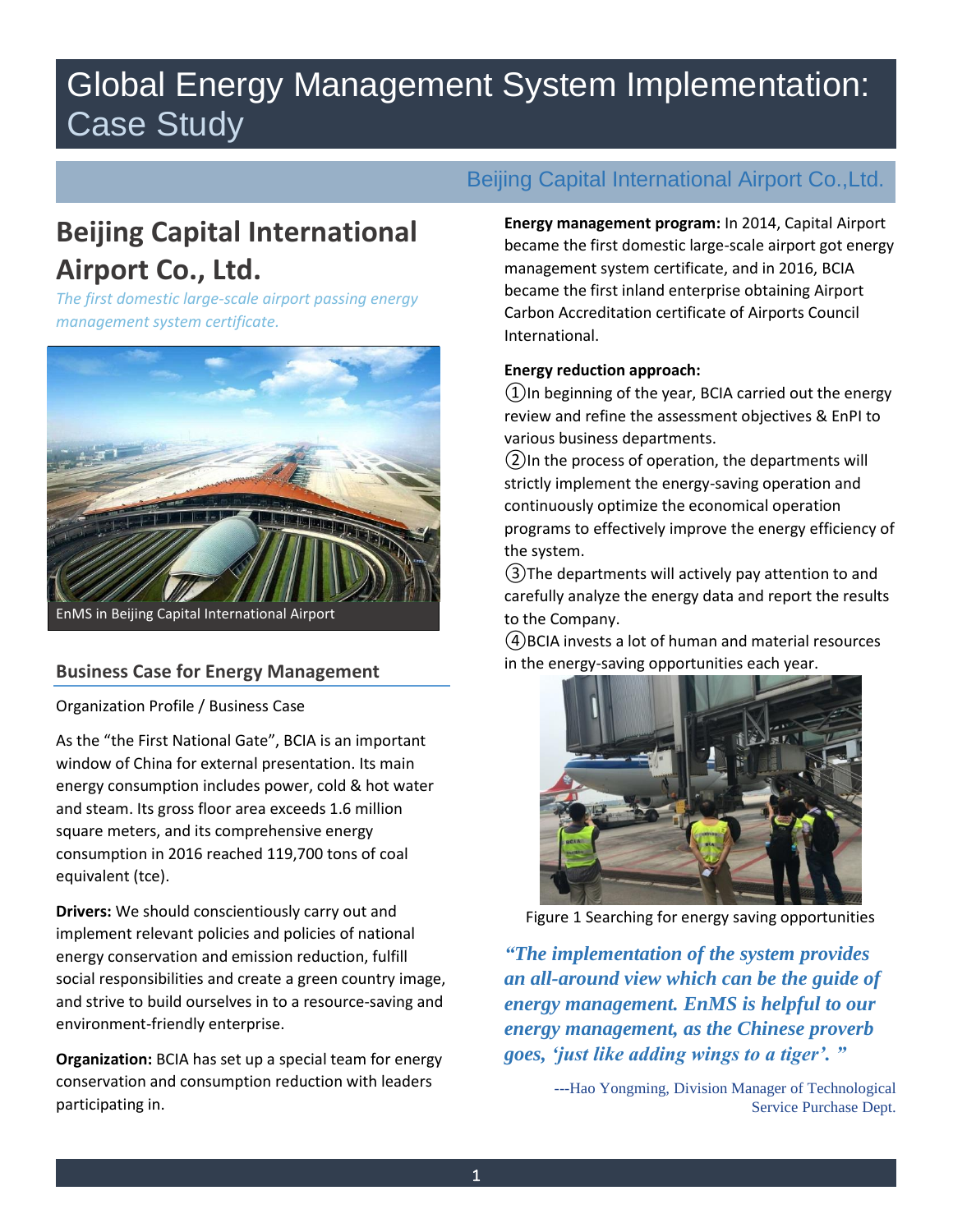### **Business Benefits Achieved**

| <b>Case Study Snapshot</b>                                  |                                                                                                            |
|-------------------------------------------------------------|------------------------------------------------------------------------------------------------------------|
| <b>Industry</b>                                             | Airport                                                                                                    |
| <b>Product/Service</b>                                      | Aviation business;                                                                                         |
|                                                             | Non-aviation business                                                                                      |
| <b>Location</b>                                             | Beijing, China                                                                                             |
| <b>Energy Management System</b>                             | GB/T 23331 (ISO<br>50001)                                                                                  |
| <b>Energy Performance</b><br><b>Improvement Period</b>      | 2014-2016                                                                                                  |
| <b>Energy Performance</b><br>Improvement (%)                | 11.57%                                                                                                     |
| <b>Total energy cost savings</b><br>over improvement period | over 3,100,000 USD /<br>year                                                                               |
| <b>Cost to implement EnMS</b>                               | Maintenance of the<br>EnMS, 100,000 USD /<br>year<br>Implementation<br>ofProjects, 2,500,000<br>USD / year |
| <b>Payback period (years)</b><br>on EnMS implementation     | 0.84 Years                                                                                                 |
| <b>Total Energy Savings</b><br>over improvement period      | 458,900 GJ                                                                                                 |
| Total CO <sub>2</sub> -e emission<br>reduction              | 43,225 tons                                                                                                |

### **EnMS Development and Implementation**

In the past three years, we have established a complete energy management system and achieved significant energy-saving benefits.

#### **Organizational**

1. The Company has set up the leading team in the Management Level, headed by the vice president in **Beijing Capital International Airport Co.,Ltd.**

charge of energy conservation, who will be responsible for the overall supervision and promotion of the energy conservation and emission reduction.

2. The Company has set up the working team for energy conservation and consumption reduction, headed by the Technical Procurement Manager, who will be responsible for the implementation of the energy conservation and emission reduction. The energy management team of the Technical Procurement Department will assume the specific job responsibilities.

3. The departments have focal point persons for energysaving (energy management system) to urge all entities (including the on-site shops and other entities) to run and implement the energy management system as required, ensure the target indicators are achieved and submit their energy analysis reports on time.

4. The departments' focal persons in charge of the contract management shall be responsible for the inspection and assessment of the operation and maintenance of various energy-consuming systems and ensure economical operation of energy-consuming equipment and effective implementation of the energysaving measures.

5. The Company has also set up part-time energy management system auditors to participate in the review and auditing of the energy system.



Figure 2 Analysis meeting

**Energy Review and Planning**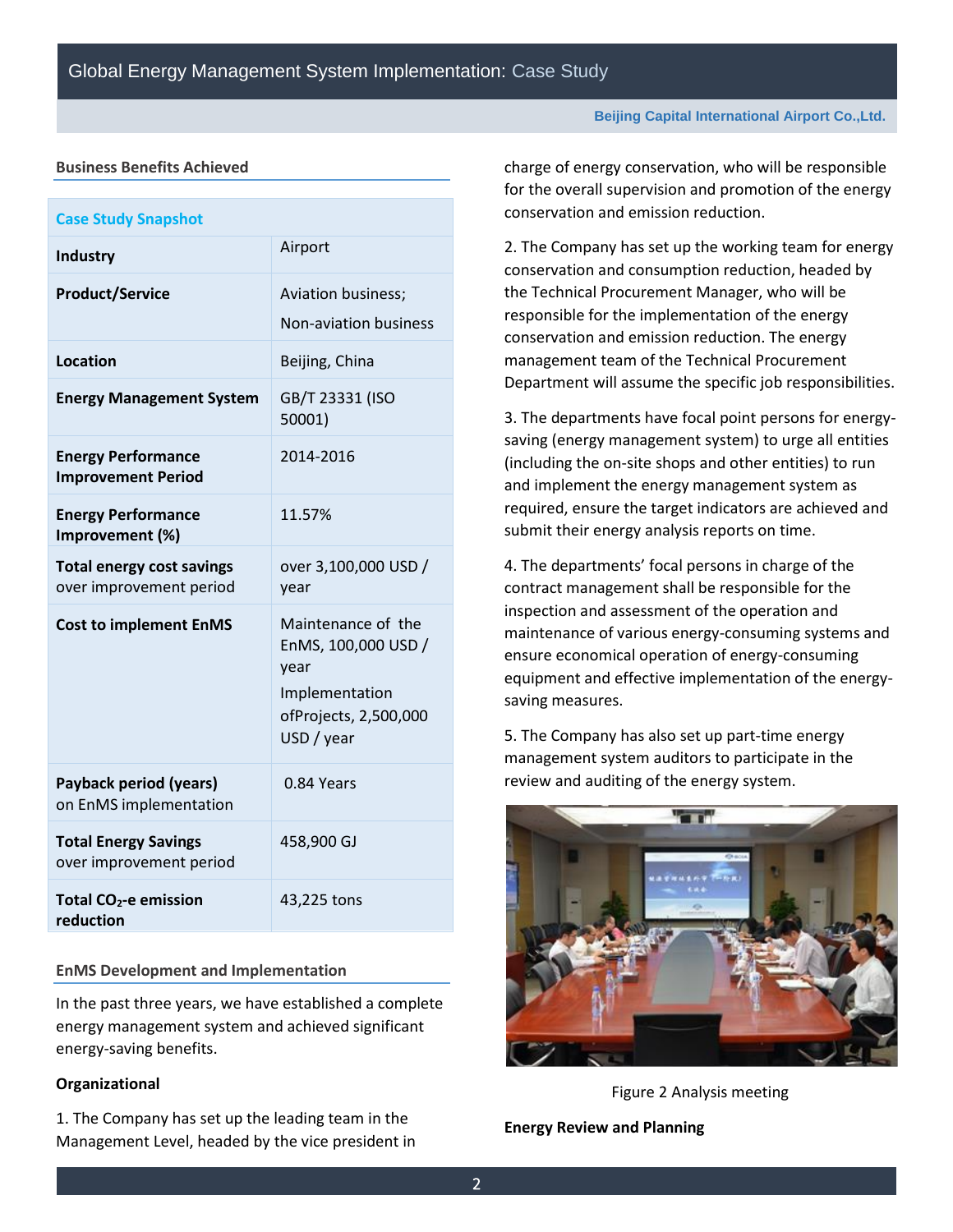1. The company conducts the energy review annually, including,

- the collection of laws and regulations and the compliance assessment (e.g. identification of the 4th national catalogue of outdated energy-consuming equipment in 2016);
- the energy-consuming system analysis and energy utilization overview (e.g., identification and review of the transformation projects in T2 in 2015);
- determination of major aspects/identification of energy-saving opportunities (new energy-saving projects is required to be proposed each year);
- developing the energy goals, indicators and management and implementation plans;
- developing the work plans and economical operation plans for the key systems;
- developing the energy performance monitoring and analysis plans.

2. Each year, the Company may break down the energy saving targets (not only the EnPI) of the Group to different departments and require such departments to break down the targets to different teams in a quantitative and qualitative manner.

3. Additionally the teams are required to develop corresponding key control points according to the actual situations. For example,

- the control point of the Comprehensive Office is to enhance the publicity of energy conservation and the objective is to conduct the publicity and supervise and inspect the energy conservation in offices on a quarterly basis;
- the control point of the baggage system is to shut down the sorters of the baggage system after the flights take off, and the objective is to achieve continuous reduction of energy consumption.

#### **Cost Benefit Analysis**

The cost over the past 3 years is more than 2,600,000 USD per year, including,

The Company makes average annual investment of about 100,000 USD of administrative costs in system operation, energy-saving training and energy data system maintenance.

| No.           | <b>Project names</b>                                                             | Annual cost (USD)/ year |
|---------------|----------------------------------------------------------------------------------|-------------------------|
| 1             | Assessment of the energy management system                                       | 7.700                   |
| $\mathcal{P}$ | Special energy training                                                          | 7,700                   |
| 3             | Maintenance and improvement of energy data system                                | 7,700                   |
| 4             | Construction and improvement of T3 building energy<br>management analysis system | 186,400 (in 2016)       |
| 5             | <b>Energy audit</b>                                                              | 40.000/Once three years |
|               | Aggregate (on average annual investment)                                         | About 100,000           |

## than 2,500,000 USD in the energy-saving projects (including the EMS projects).

- The Company makes an annual investment of more

| No.            | <b>Project names</b>                              | Time | <b>Efficiency Benefit Sharing</b><br>(USD / year) |
|----------------|---------------------------------------------------|------|---------------------------------------------------|
| $\mathbf{1}$   | LED renovation project(phase 1) in west area      | 2014 | 77,000                                            |
| $\overline{2}$ | LED renovation project(phase 2) in west area      | 2015 | 1.040.000                                         |
| 3              | LED renovation project(phase 3) in west area      | 2016 | 930,000                                           |
| 4              | LED renovation project in parking structure of T2 | 2015 | 295.000                                           |
| 5              | LED renovation project of T3 passage              | 2016 | 140,000                                           |
| 6              | <b>GTC Photovoltaic Project</b>                   | 2016 | 75,000                                            |
|                | Total                                             |      | over 2,500,000                                    |

Based on energy performance contracting, annual shared saving has already exceeded 3,100,000 USD.

## **Approach used to determine whether energy performance improved**

Since there is a correlation between airport energy consumption and passenger flow, we pay great attention to the intensity and set the following energy performance parameters.

- The overall energy consumption of the airport, compared with the unit throughput and energy consumption;
- The energy consumption of the terminal, compared with the energy consumption per unit area;
- Energy consumption of parking structure and compared with energy consumption per vehicle;
- The energy consumption of the airfield, compared with the energy consumption of the unit.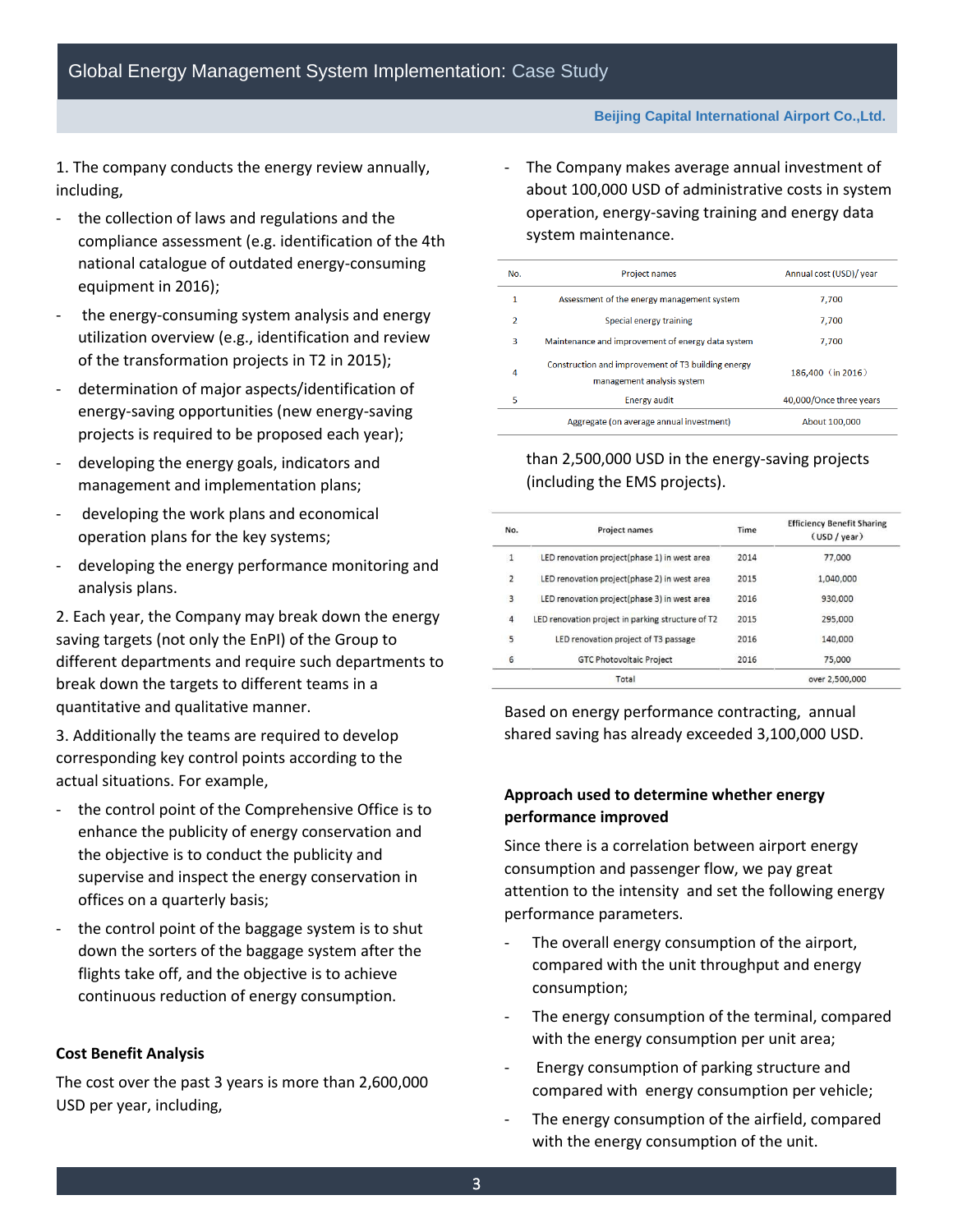In addition, due to the heavier impacts of the weather, we not only compare the annual energy consumption, but also analyze the monthly year-on-year energy consumption.

### **Approach used to validate results**

We have set up an energy data system to collect and analyze energy consumption data. We require various departments to make monthly analysis, for example, if more than 5% of the energy consumption over the past year is found, it is required to be analyzed and explained. For the LED replacement and other energysaving projects, we have individual measurements and comparison.

Every year we make a review on the energy system and carry out the energy audit once three years.

*"Through EnMS Development and Implementation, it is evident that there has been a significant improvement in awareness of and attention to energy at all levels of the company. The company has incorporated EnPI into KPI of each person, and engineers form an energy working group to analyze the energy consumption regularly. What's more, front-line staff will include energy-saving into their own work."*

> —Song Hui, Division Manager of Technological Service Purchase Dept.

## **Measures for maintaining the operational control effect**

The major energy-consuming departments set up the economical operation plans for different systems, and ensure effective implementation of the operation specifications by means of records, random inspection and assessments; and continuously optimize the economical operation plans of the systems during the management.

The Company continuously implements the energy management system and ensures continuous improvement of the management system by means of energy assessment, in-system review, external review, energy-saving diagnosis, energy performance monitoring and management review as well as other measures. The operation management is the *KEY* to our success. More examples will be mentioned in the 2.1 chapter.

## **Development and use of professional expertise, training, and communications**

The Company organizes trainings for energy management staff on policies and regulations, systems, measurement and energy management.

The Company organizes energy-saving technical trainings for the front-line technicians on HVAC, power distribution and transformer, baggage, buildings and construction and other technical teams on an regular basis to improve their energy-saving awareness and professional ability.

During daily contract management, local management departments of the Company shall pay attention to the publicity and education of the front-line service staff of the contractual suppliers, and carry out the energy conservation assessment and bound in the cleaning, baggage, mechanical and electrical service contracts.



Figure 3 Popularizing the GPU to airlines

The Company arranges special funds for energy conservation publicity each year, and conducts various special publicity activities in the Energy Conservation Publicity Week. The Company also enhances the awareness of passengers on water and power saving by posters or broadcasting films.

In addition, the Company also participates in the energy-saving exchanges and studies with government (such as NDRC), the Group and other airports.

### **Tools & resources**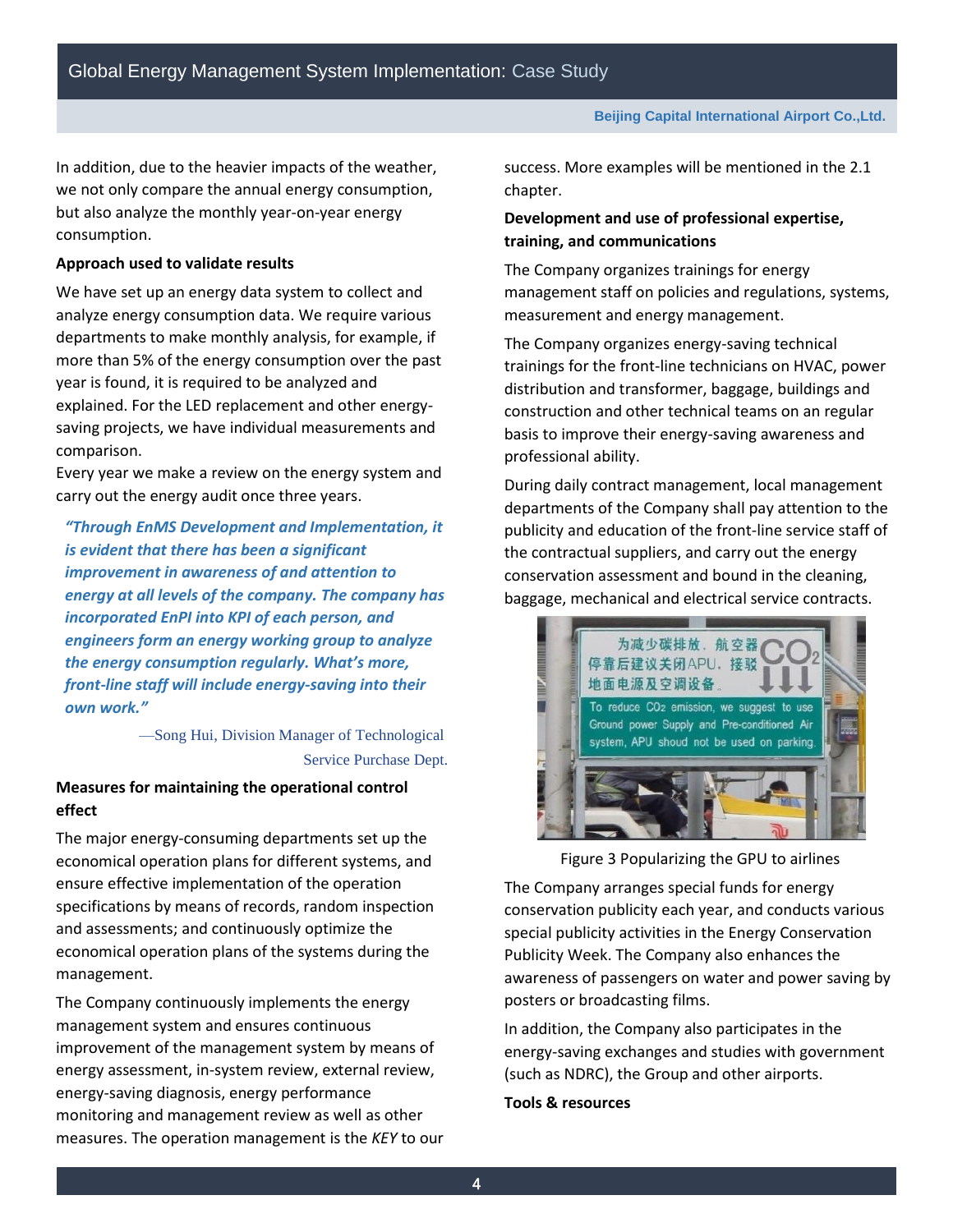The Company has developed the energy data management system, and may upgrade and improve the functions of the system on an annual basis according to the business needs and the feedback of all levels. The Company has established the energy analysis system in the terminals for energy efficiency analysis and assessment of the air conditioning systems on a regular basis. Additionally, the Company organizes the staff to solidify their experiences by means of QC team, management cases and science and technology projects and has them spread to the whole company.

The supports of external entities are also essential. The Company actively participates in the special energysaving exchanges and trainings with Beijing Municipal Development and Reform Commission and the Civil Aviation Administration of China, and actively applies for the funds for energy conservation and emission reduction projects.

The Company works with CQC, SGS and Tsinghua University to carry out training, energy auditing and energy-saving diagnosis, develop various types of energy-saving planning documents, and actively conduct the pilot projects of electric vehicles, PV power generation and heat-pump air conditioning system for equipment room, which has been highly recognized by the superior authorities.

### **Lessons Learned**

#### **Experience**

1. EnMS makes everyone pay more attention to the energy conservation.

Energy management cannot be accomplished by a few people in the department. It is necessary to

mobilize the enthusiasm of everyone.

BCIA paid more attention to the safety, operation and service, and its awareness of energy conservation was relatively weak in the past. For the majority of enterprise managers, compared with the promotion of energy conservation projects, the optimization of daily operation and management is complicated and fussy and requires a great deal of strength and efforts, but it is difficult to measure the benefits. Therefore, many managers are more willing to promote the energy conservation projects.

For example, security department has the mindset of "energy saving=lowering the service quality", which makes it more difficult to promote the economical operation.

Therefore, the Company promotes the EnMS and the training of front-line staff, sets up the vice general manager-led special team for energy conservation with the Technical Procurement Department as the executive office and each department appointing responsible person to spread the EnMS to each staff and transfer the "passive energy-saving" behaviors to the "active energy-saving" behaviors.

#### 2. Unlock the potential of operators.

The airport has the features of a large number of suppliers and management interfaces involved, complex exchanges and connections and difficult energy management. So, we need to unlock the potential of frontline staff.

For example, in the luggage transmission system, with the help of the system engineer, we improve the original program settings, so that the redundant parts can be suspended at night. The first step is to analyze the transmission data and study on the redundancy of

Through the Energy Management Working Group (EMWG), government officials worldwide share best practices and leverage their collective knowledge and experience to create high-impact national programs that accelerate the use of energy management systems in industry and commercial buildings. The EMWG was launched in 2010 by the Clean Energy Ministerial (CEM) and International Partnership for Energy Efficiency Cooperation (IPEEC).

For more information, please visit*[www.cleanenergyministerial.org/energymanagement.](http://www.cleanenergyministerial.org/energymanagement)*